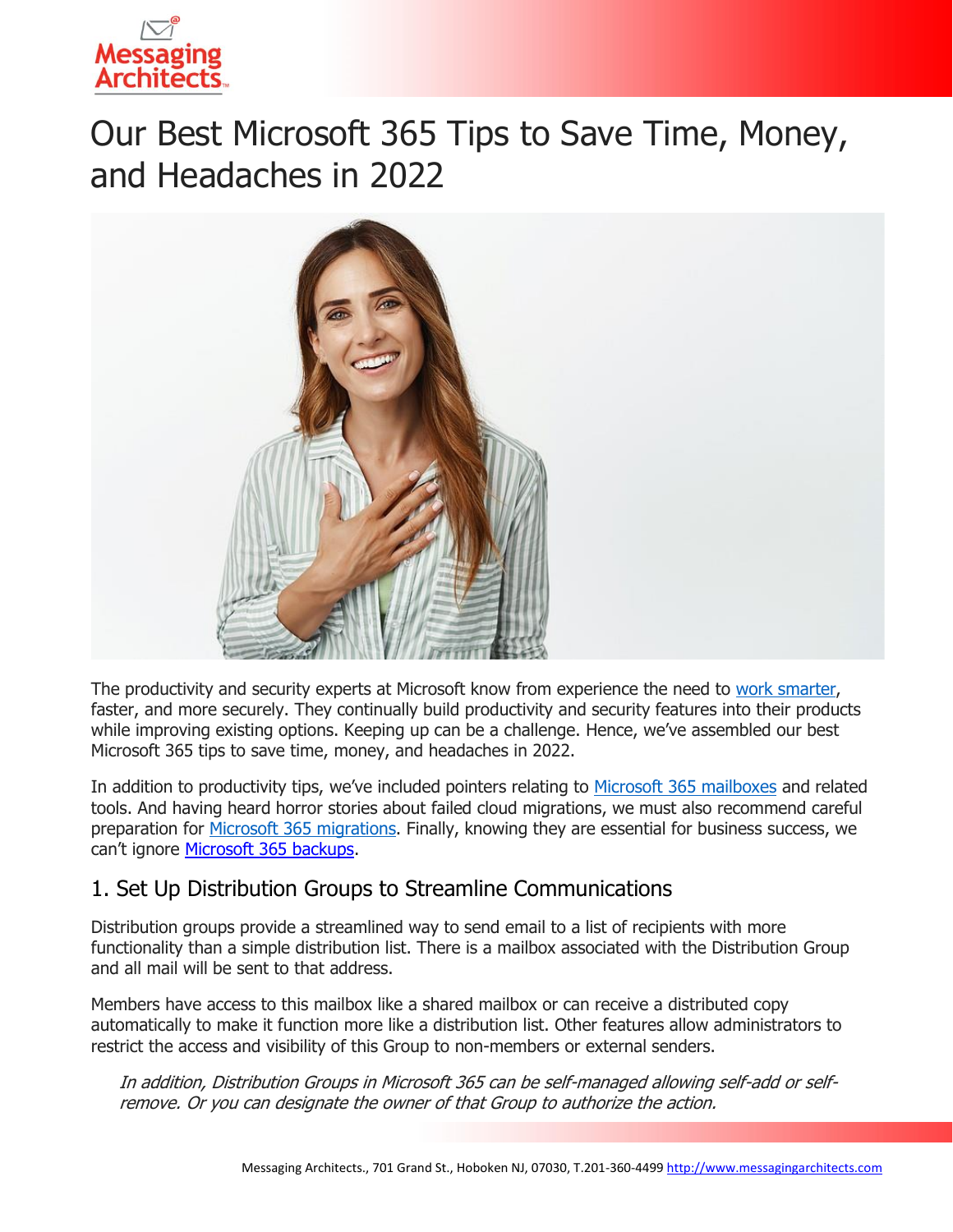

Distribution groups may include both internal and external members. For example, you could create an internal group including all employees in a department. You could also create an external distribution group for customers who sign up for the monthly sales newsletter.



## 2. Personalize Menus to Speed Access to Frequently Used Features

Instead of spending time trying to remember where to find an often-used feature, personalize menus to match how you work. Microsoft 365 apps allow users to customize the Ribbon, or top menu. Simply go to File>Options and click Customize Ribbon. Then add or remove features as desired. You can also change the order of items and even rename them.

In addition, users can customize the Quick Access Toolbar at the top of the document. The default options include shortcuts such as AutoSave, Save, Undo and Redo. Click the down arrow to the right of the Quick Access menu to add almost any command to your shortcuts.

#### 3. Create Microsoft 365 Mailboxes for Scheduling Resources

Resource mailboxes facilitate scheduling for physical locations or equipment, such as conference rooms. They provide a wide range of options for self-management allowing auto-acceptance or manual acceptance. They also offer additional parameters governing length of meetings, priority groups, or time restrictions to avoid commandeering the meeting room through auto-acceptance.

Simply create an email address for the room or piece of equipment as if it were an actual person. Then add the resource email to a calendar item or meeting request in Outlook to reserve it for that time slot.

#### 4. Share Documents Quickly

Microsoft 365 apps allow users to share documents without leaving the app. If the document has been saved to OneDrive, you can send either a link or a copy. When sending a link, Share includes the option to add an expiration date and password. And when sending a copy, users can send either the document in original format, such as Word, or as a PDF.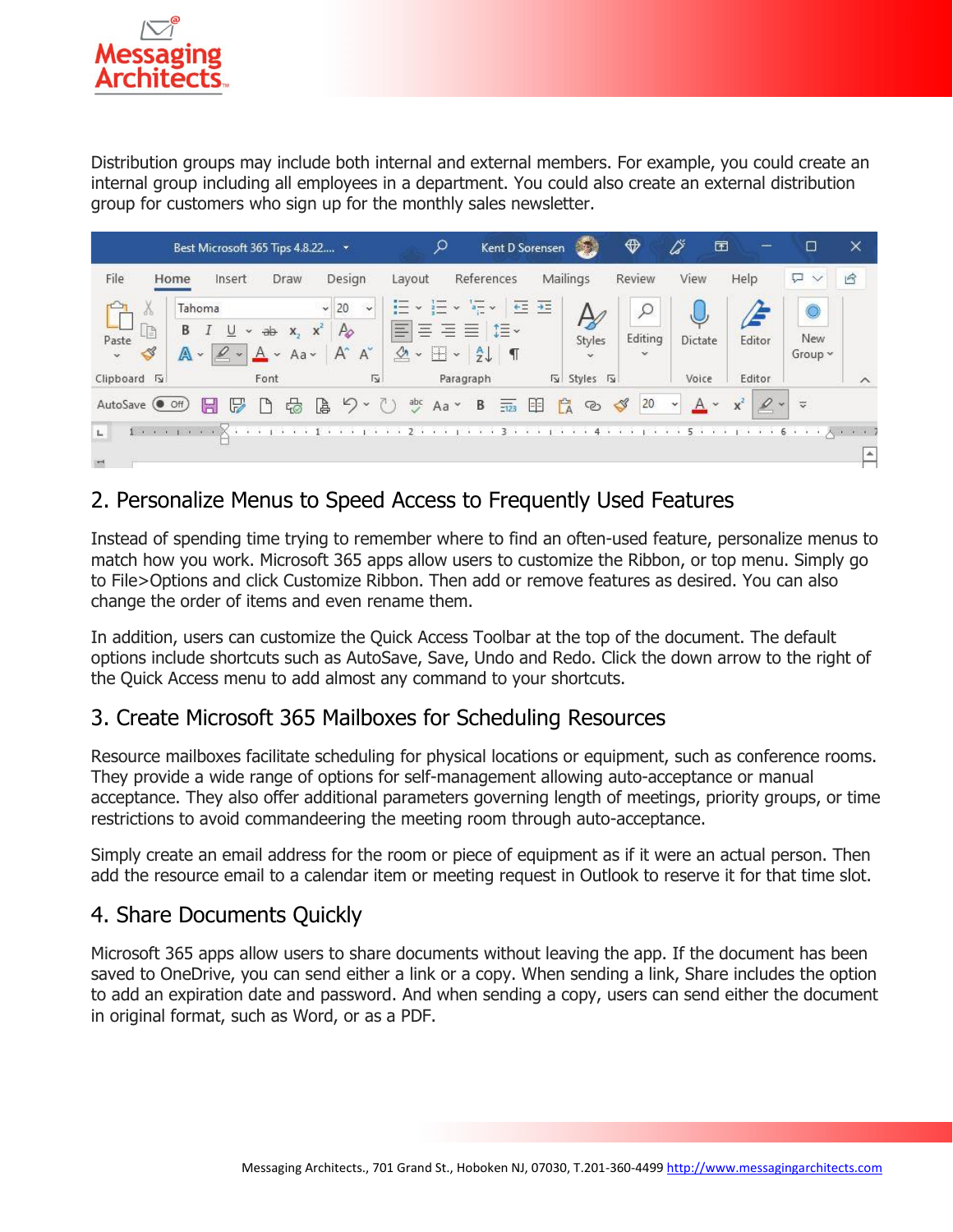



To share a document, simply click the Share button (the box with an arrow) in the upper right corner. Then select the desired options from the dialog box that appears.

## 5. Reduce ROT Before Any Microsoft 365 Migration

Like any moving process, migration presents an opportunity to remove junk, rather than simply moving it to the new location. Look for [redundant, obsolete and trivial \(ROT\) data](https://www.emazzanti.net/information-governance/) in the old system. Determine what data you can safely delete and what data needs to move to an archive. Moving only relevant data to the new system will save time, money, and headaches.

## 6. Implement Data Backup in Microsoft 365

Backups represent a critical piece of **business continuity**. And, while Microsoft takes steps to protect your data, the responsibility for data backups rests largely on the customer organization. With careful planning, businesses can ensure that accidental deletion of a folder or even a ransomware event will not cause major disruption.

## 7. Identify the Critical Microsoft 365 Business Data to Back Up

Microsoft 365 includes a host of tools for collaboration, which store data in a variety of locations. For instance, users keep and share documents through SharePoint and OneDrive. Outlook mailboxes contain thousands of emails and appointments. And Teams stores chats and voicemails for future reference.

The organization will need to determine how much of this data requires backup and how often to run backups. This varies, depending on business needs, industry regulations and applicable legislation, such as HIPAA.